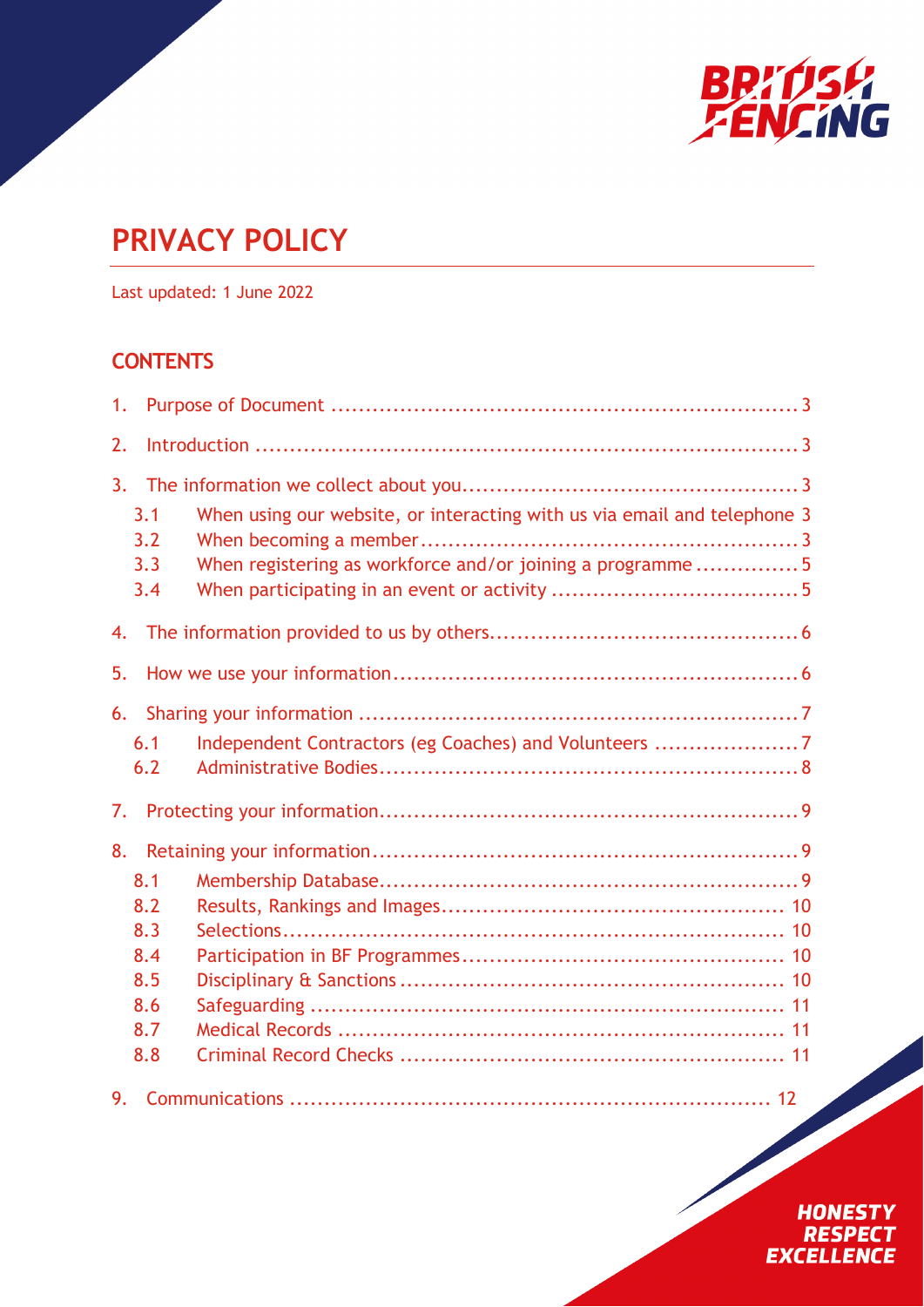| 9.1 |                                                                         |  |
|-----|-------------------------------------------------------------------------|--|
| 9.2 |                                                                         |  |
| 9.3 |                                                                         |  |
| 9.4 |                                                                         |  |
| 9.5 |                                                                         |  |
|     | 10. Your rights and finding out what information BF holds about you  14 |  |
|     |                                                                         |  |
|     |                                                                         |  |
|     |                                                                         |  |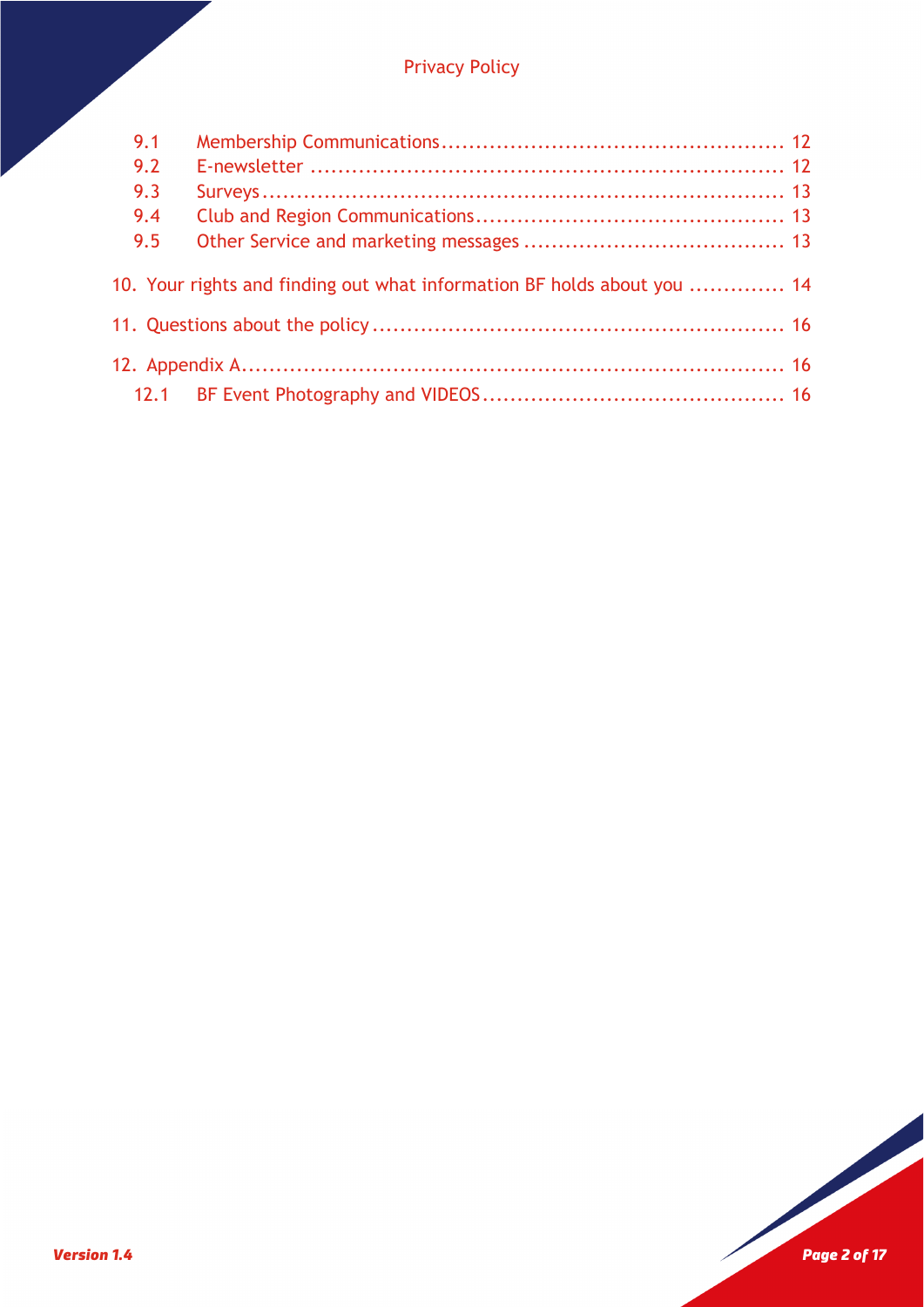# <span id="page-2-0"></span>1. PURPOSE OF DOCUMENT

This Privacy Policy describes how personal data we collect from our members and other users of our services will be collected, stored and processed.

This policy is to be read in conjunction with the British Fencing Website Privacy Statement which describes how data is collected and used on the British Fencing Website.

# <span id="page-2-1"></span>2. INTRODUCTION

British Fencing Association Ltd. (**BF**) is a private company limited by guarantee, incorporated and registered in England and Wales with company number 1917099. For the purpose of the Data Protection Act 2018, the data controller is British Fencing Association Ltd.

BF is the owner of [www.britishfencing.com](http://www.britishfencing.com/) and the website which it maintains.

BF is committed to protecting your privacy and processing your personal data in accordance with the Data Protection Act 2018, the UK GDPR (as defined in the Data Protection Act 2018) and, to the extent applicable, the General Data Protection Regulation. This policy explains how the information we collect about you is used and kept securely.

# <span id="page-2-2"></span>3. THE INFORMATION WE COLLECT ABOUT YOU

# <span id="page-2-3"></span>*3.1 WHEN USING OUR WEBSITE, OR INTERACTING WITH US VIA EMAIL AND TELEPHONE*

We may collect the following information about you through our website at [www.britishfencing.com:](http://www.britishfencing.com/)

- Your name, email address, postal address and any other information you voluntarily provide to us via our website and online forms.
- Your IP address (which is a unique identifier that computers and devices use to identify and communicate with each other) which is automatically recognised by the web server.

For further information with regards to the information we collect from you when you use our website please see ou[r privacy statement.](https://www.britishfencing.com/policy-zone/gdpr-data-protection/)

## <span id="page-2-4"></span>*3.2 WHEN BECOMING A MEMBER*

By joining British Fencing as a member you are joining British Fencing Association Ltd (and your Home Country Association) and you or your legal guardian agree to the member being bound by all relevant rules, codes and policies governing the activities and conduct of the membership including,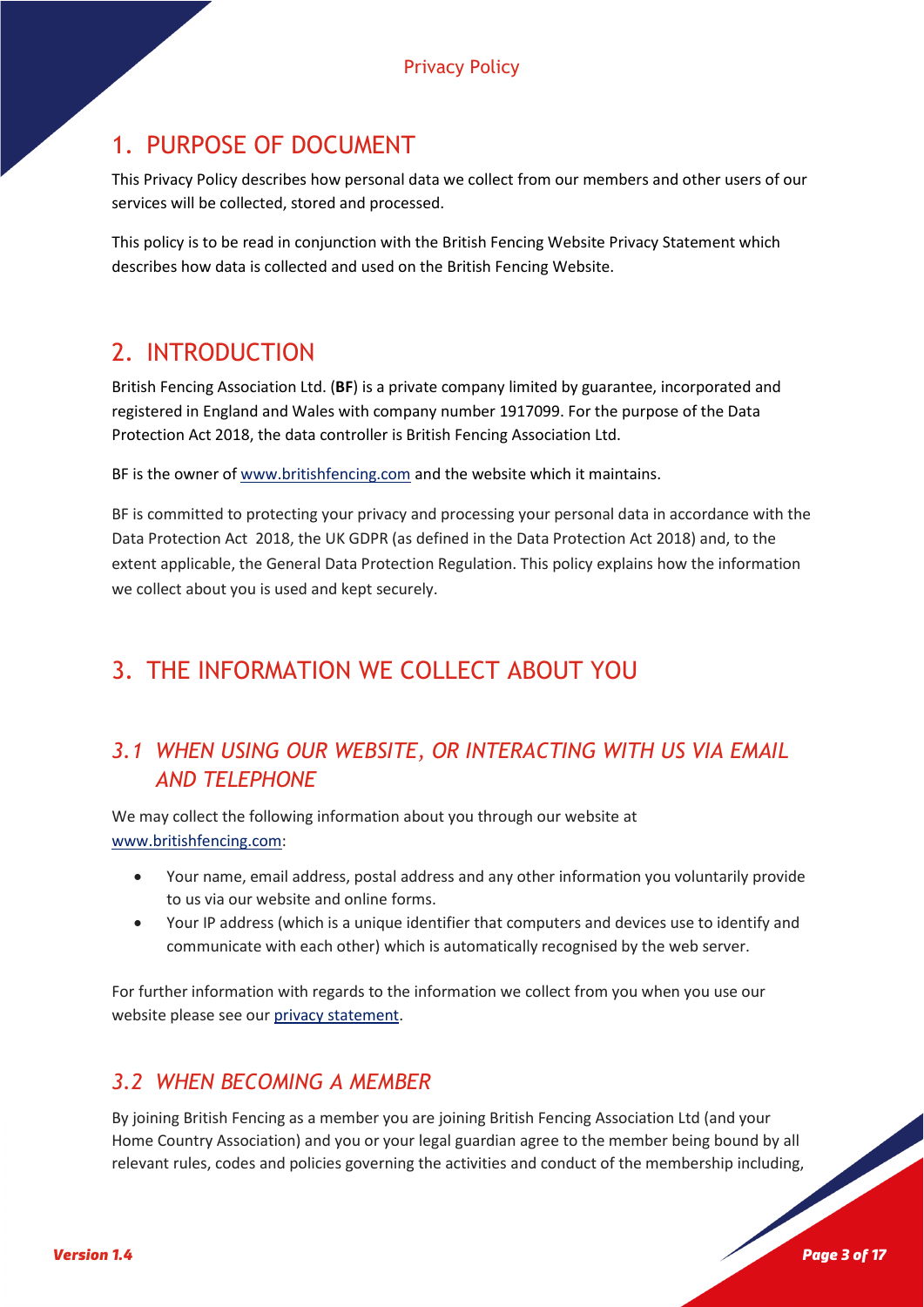without limitation, the Byelaws, Technical Regulations, Codes of Conduct, Child Protection and Anti-Doping Policies of The Associations. Codes of conduct and other relevant policies can be found here https://www.britishfencing.com/policy-zone/codes-of-conduct/.

Our online membership portal is hosted by Sport:80. The privacy policy that relates to use of the Sport:80 portal can be found here: [https://bf.sport80.com/policies/privacy\\_policy](https://bf.sport80.com/policies/privacy_policy)

When you register with us as a member you will create an online account on our membership portal which includes a section for your subscription preferences.

If you choose to become a member we will collect the following information about you through our online membership portal at [https://bf.sport80.com](https://bf.sport80.com/) 

- Name, date of birth, gender, email address, address, contact telephone numbers, affiliated Home Country, affiliated Region, affiliated clubs with which you are registered, whether or not you are a student and if so, at which University. We will also assign you a unique Membership number.
- You will be given the option to provide your ethnicity which will be used anonymously for equality reporting.
- You will be given the option to provide information on any disability that you have which will be used anonymously for equality reporting.
- You will be given the option to share your disability information with event organisers which will be used by them to plan for any additional assistance you may need at an event you register for.
- You will be given the option to provide a profile image. This may be used for event accreditation and licensing purposes and passed onto the European Federations (EFC) and International Federations (FIE) should you make an application to those bodies for licensing. These profile images may also be used in announcements and on the website when participants are selected for BF teams and programmes,

#### (together, **Fencing Data**).

We may also use the online membership portal to collect and store the following data

- The status of and/or copies of any coaching, workforce or officiating licenses, qualifications and certificates that you hold
- Information that we need to process any European and World Governing Body licences on your behalf
- Information that is required to arrange accommodation or travel on your behalf if you participate in BF/GBR squad activities.
- Information that is required to deliver membership and programme services

You may also choose to provide us with other information on your online user profile which is accessible to you online at all times you hold a valid membership.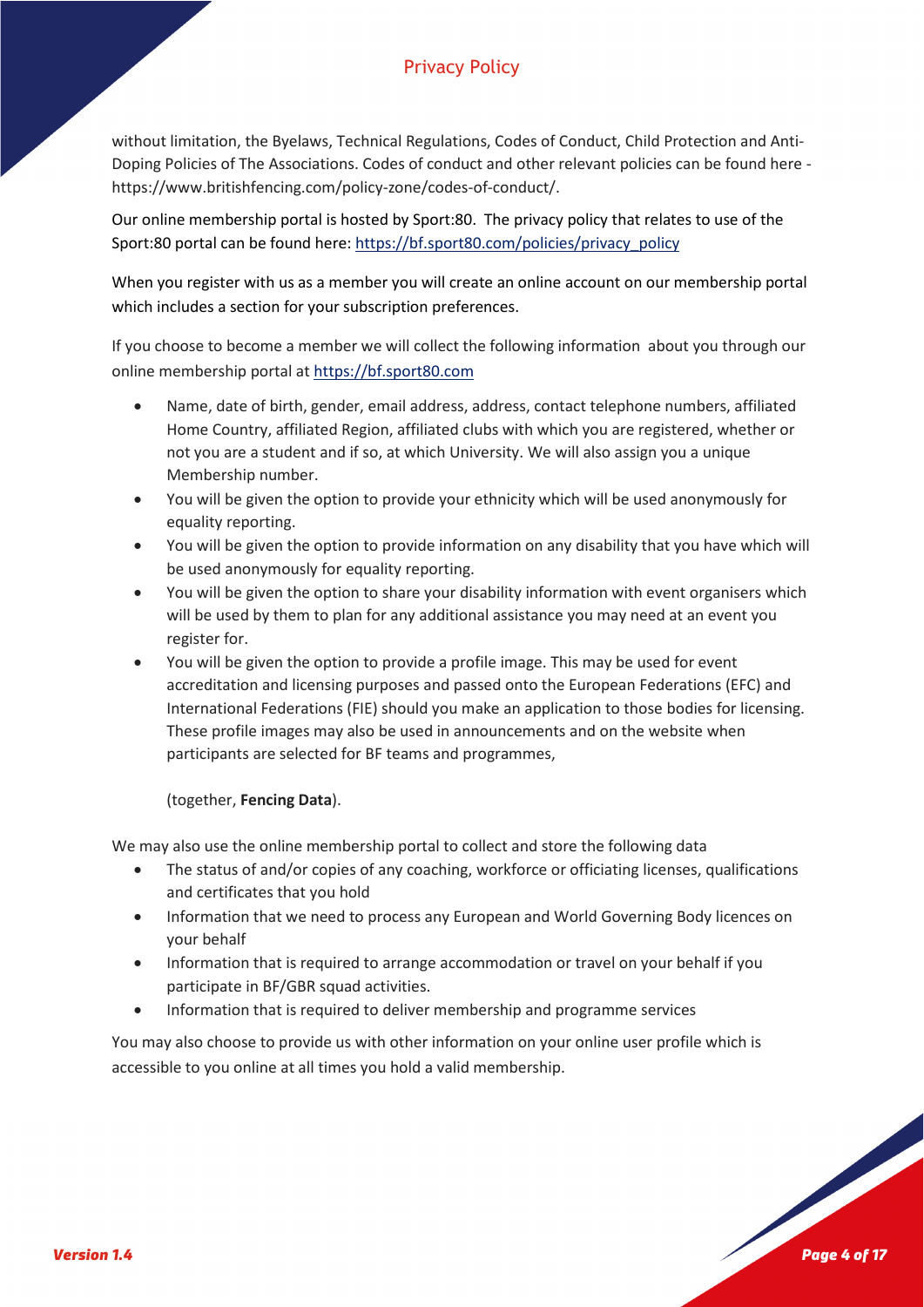# <span id="page-4-0"></span>*3.3 WHEN REGISTERING AS WORKFORCE AND/OR JOINING A PROGRAMME*

In addition to the information that all members supply to us, you may provide us with personal data as part of applying for or participating in teams or programmes or appearing on BF registers.

This may include, but is not limited to, additional contact information, training and competition plans, medical/fitness information, emergency contact information, images (photographic or video), skills, qualifications, criminal record check id numbers. The purpose of collecting this information is to support participation – eg use of video analysis in performance programmes –, to enable us to provide services to you and to confirm minimum registration standards are in place.

### <span id="page-4-1"></span>*3.4 WHEN PARTICIPATING IN AN EVENT OR ACTIVITY*

You may provide us with personal data as part of applying for or participating in events or activities.

This may include, but is not limited to, additional contact information, training and competition plans, medical/fitness information, emergency contact information and images (photographic or video).

Where these activities or events are open to non-members:

- We may additionally collect your name, date of birth, gender, email address, address, contact telephone numbers,
- You may be given the option to provide your ethnicity which will be used anonymously for equality reporting.
- You may be given the option to provide information on any disability that you have which will be used anonymously for equality reporting.
- You may be given the option to share your disability information with event organisers which will be used by them to plan for any additional assistance you may need at an event you register for.

Occasionally, we take photos or videos of fencing activities. We may use these images in commercial materials that we produce, in displays and on our website. We may also make video or webcam recordings for monitoring, evaluation, training and educational purposes.

We also send images to the news media, or our activities/events/competitions may be visited by the media who will take their own photographs or film footage (for example, of a visiting dignitary or other high profile event). People will often appear in these images. The news media may use the images in printed publications (including local or national newspapers), on televised news programmes or on their website. They then store them in their archive. They may also syndicate the photos to other media for possible use, either in printed publications, on websites, or both. When we submit photographs and information to the media, we have no control on when, where, if or how they will be used.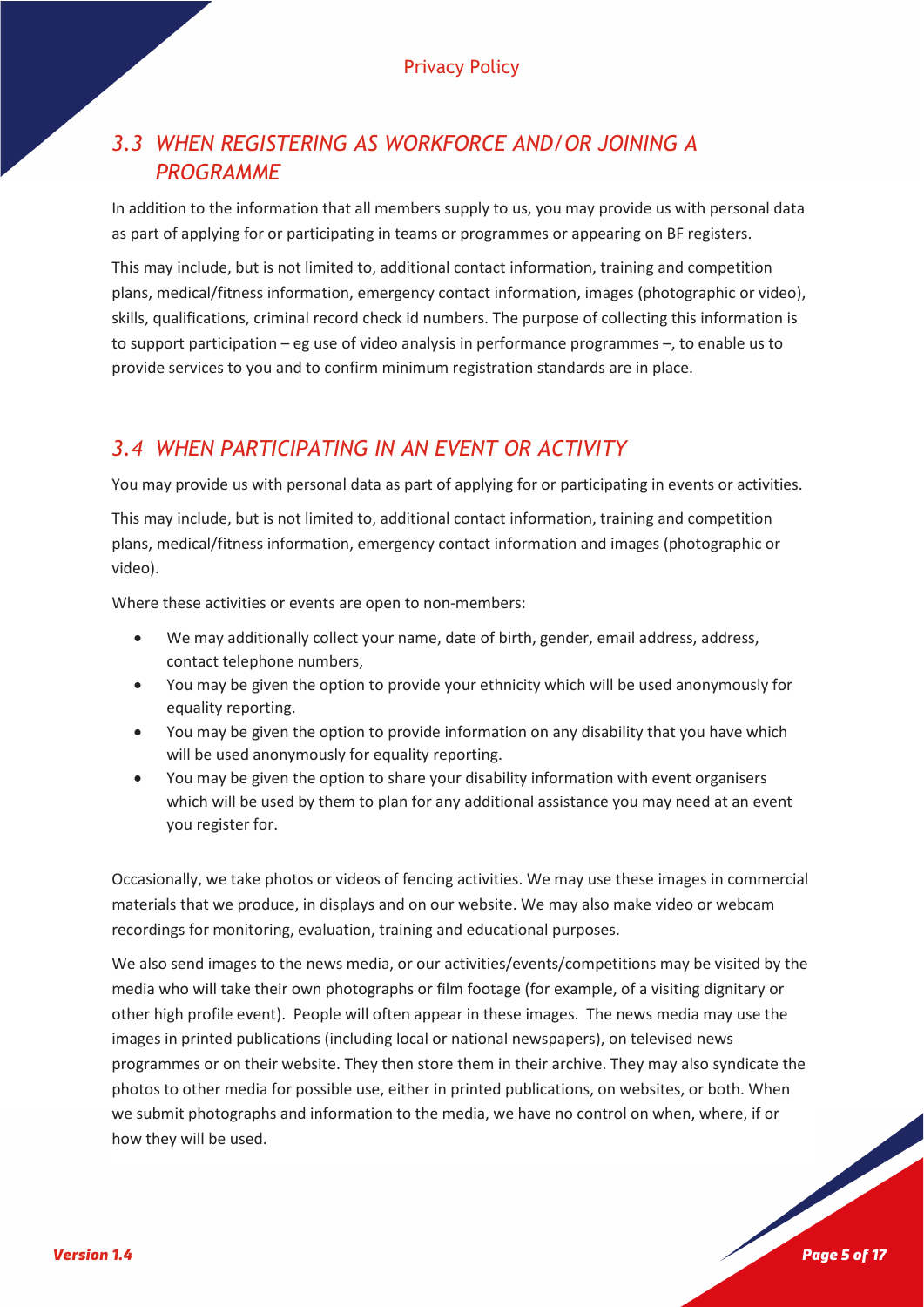If you do not want us to use your image or your child's image, please let us know. All BF Championships events will have official photographers and potentially live streaming. Consent for the processing of these images is requested at point of entry. For more information please see Appendix A.

Personal data may also collected in the event that you are involved in any accidents or disciplinary or safeguarding incidents and any subsequent investigation arising from these.

# <span id="page-5-0"></span>4. THE INFORMATION PROVIDED TO US BY OTHERS

We may also be provided with information about you from clubs or partners with which you are registered.

In some cases clubs or partners will register you for membership.

That information may include: BF membership number, name, date of birth, gender, email address, address, telephone number, Home Country/Regional affiliations, name of the BF affiliated Clubs with which you are registered and any coaching or officiating licenses that you hold.

# <span id="page-5-1"></span>5. HOW WE USE YOUR INFORMATION

We will collect and process your personal data **on the basis of legitimate interests** - for the purposes of providing the services that you have requested from us (including registering you as a member of BF), performing the legitimate functions of a National Governing Body and administering your involvement in the sport and also on the basis that processing is **necessary for the performance of a contract** to which you are a party. If you provide us with disability or medical data, we will only process this for the purposes of providing services to you.

On the basis of legitimate interests or where necessary for the performance of a contract to which you are a party, we may use your personal information for a number of purposes, including:

- To deliver the services that form a part of the membership you have.
- To deliver the services that form part of the BF programme/event/activity you are participating in.
- To deal with your requests and enquiries.
- To contact you for reasons related to your enquiry.
- To notify you about fencing events/competitions.

We will process your Fencing Data and any optional data that you supply on the membership portal on the basis of the following legitimate interests:

- The use of Application Programming Interfaces (APIs) to provide external software providers with a facility to check and validate data to support administrative processes. For example:
	- o transfer of membership number, name and date of birth via an API to check licence validation at point of entry to fencing events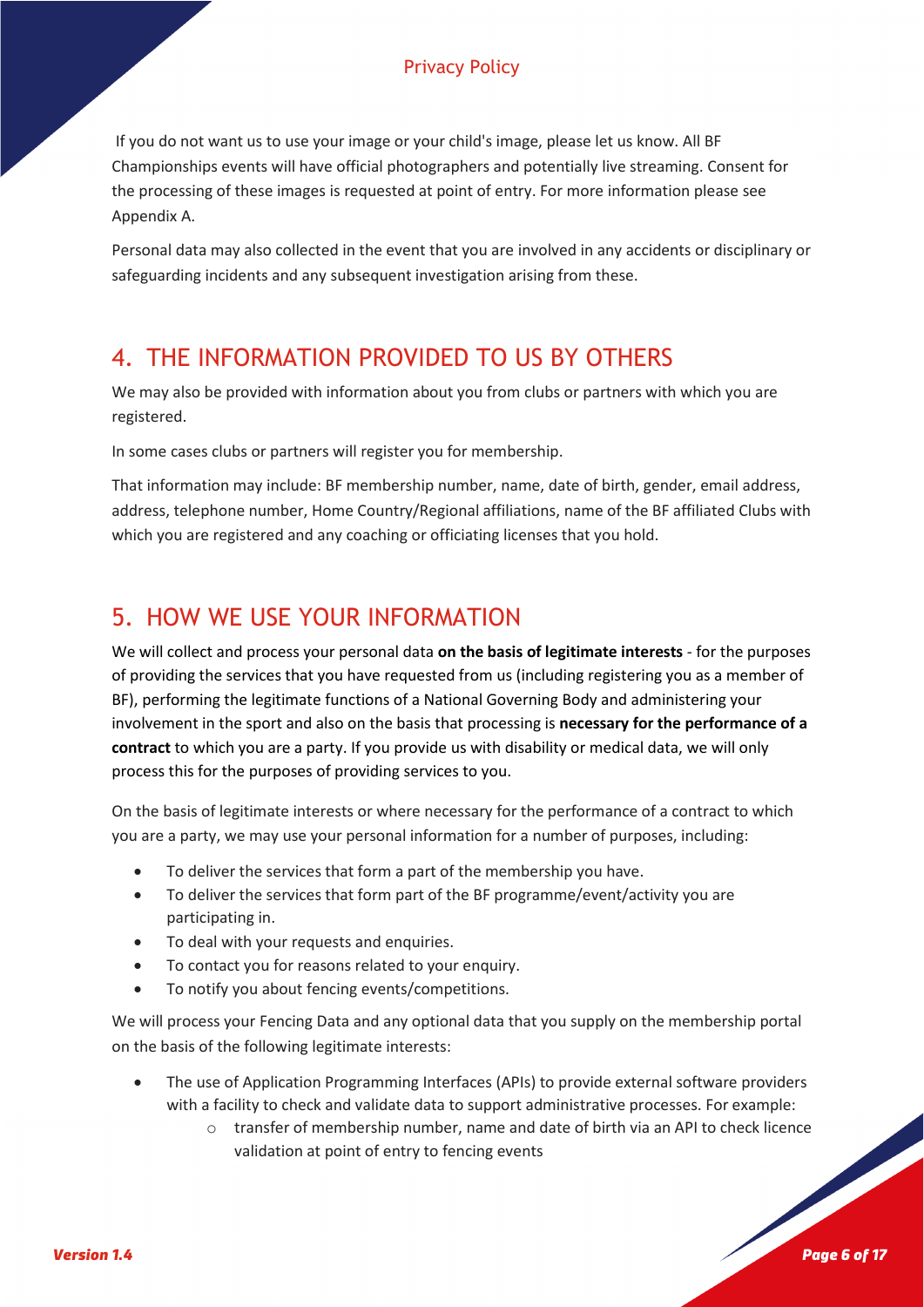- o transfer of membership number, name and date of birth to match against competition results
- There is an administration portal where a selected number of staff and volunteers that support administrative functions can access data to help to respond to queries, update data and perform necessary administration activity.
- The regular monitoring of trends in the sport to allow BF to make informed operational decisions and create reports for funders. This relies on a report being run on the system and then downloaded to be analysed and interrogated by a select number of staff. Where possible, these reports will be anonymised before download.
- Providing relevant and necessary information via email, text, post to you about the following:
	- o Changes to rules and regulations
	- o Information regarding the governance of the sport eg elections, AGM
	- o Updates to advice and guidance relating to specific roles held within fencing
	- o Transactional information relating to club affiliation and transfers, athlete registration, representative teams, competition and events, coach and officiating licenses, event licensing, courses, CPD events and qualifications.

When we collect information from you, we will tell you if we would like to send you information about our products and services. We will give you the opportunity to opt in to any such communications and will tell you how you can opt-out at any time.

If you choose to opt-in to additional communication we will use your personal data **on the basis of consent.**

Where you have opted into additional communications either

- A) in your subscription preferences section of your online membership portal, or
- B) by opting into communications through social media, website, responding to emails

we will process your personal data for these purposes on the basis of consent.

Please see the Communications section below for more information.

# <span id="page-6-0"></span>6. SHARING YOUR INFORMATION

### <span id="page-6-1"></span>*6.1 INDEPENDENT CONTRACTORS (EG COACHES) AND VOLUNTEERS*

Much of the work that is performed by British Fencing is performed by a combination of staff, independently contracted coaches and member volunteers. In order to perform their roles, it may be necessary to pass on personal information to people that are not employed directly by British Fencing. Depending on the information requirements of the role that they perform, volunteers and independent contractors may be given access to elements of the membership system.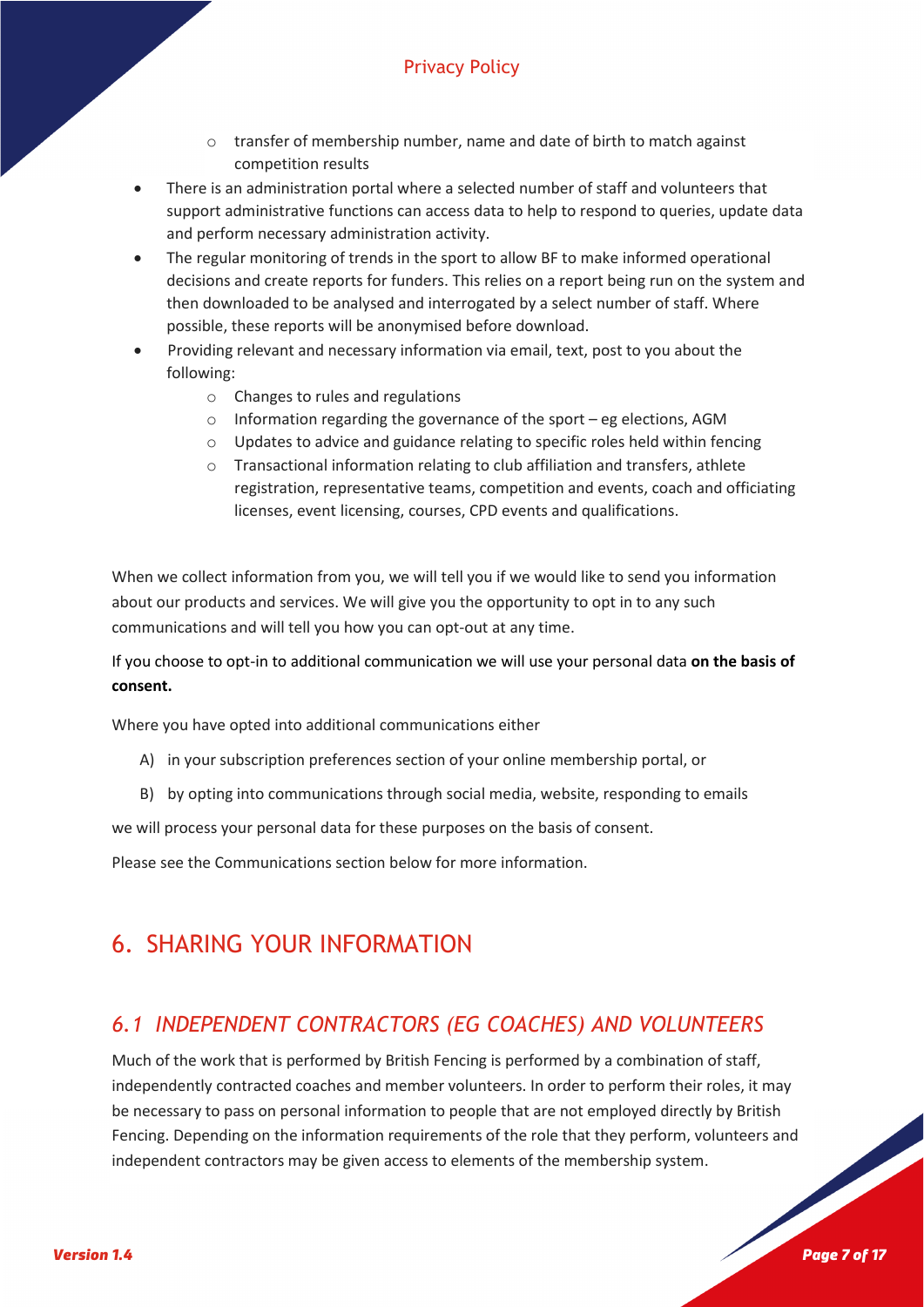For example:

- As part of the GBR selection process, selectors may require access to relevant personal information that you have supplied either as part of taking out membership, or information you have provided to us for the purposes of consideration by the selectors. This may include, but is not limited to, contact information, training and competition plans, medical/fitness information.
- If you participate in development programmes (eg athlete/Talent, coach, referee pathway) or related activities (eg athlete training camps) your relevant personal information that you have provided in relation to your participation in those programmes/activities may be passed to people who are delivering these development services on behalf of BF. This may include, but is not limited to, contact details, training and competition plans, medical/fitness information, emergency contact information.
- If you are selected to represent GBR, BF may appoint people to the roles of Coaches or Team Managers. As part of their duties they may need access to personal information that you have shared with BF. This may include, but is not limited to, medical, passport, visa and emergency contact information.

We will share only what is needed for the purposes of performing BF duties and, where possible, will anonymise the data before sharing. If we would like to share your information for any other purpose we will only do so where there is an appropriate legal basis for us to do so.

### <span id="page-7-0"></span>*6.2 ADMINISTRATIVE BODIES*

If you become a registered member with BF, we will share your Fencing Data with the following bodies as part of the administration of your involvement in the sport:

- Your Home Country Fencing Associations:
	- England Fencing Ltd, Company number 06506009 <http://englandfencing.co.uk/> Scottish Fencing Limited, Company Number SC265956 [http://www.scottish](http://www.scottish-fencing.co.uk/)[fencing.co.uk/](http://www.scottish-fencing.co.uk/)  Welsh Fencing Limited, Company Number 07583044 <https://www.welshfencing.org/> NI Fencing Ltd, Company number NI603784 <https://www.nifencing.com/> Guernsey Union d'Escrime LBG, Company number 49883 [www.guernseyfencing.com/](http://www.guernseyfencing.com/)
- Selected members of your chosen Fencing Region
- Selected members of your chosen County Fencing Association
- Organisers of events that you enter
- Third party data managers who support BF in managing the sport

BF may also share your personal information with the bodies listed above for the purposes investigation of incidents such as disciplinary issues, accidents and supporting work to safeguard children and vulnerable adults participating in sport.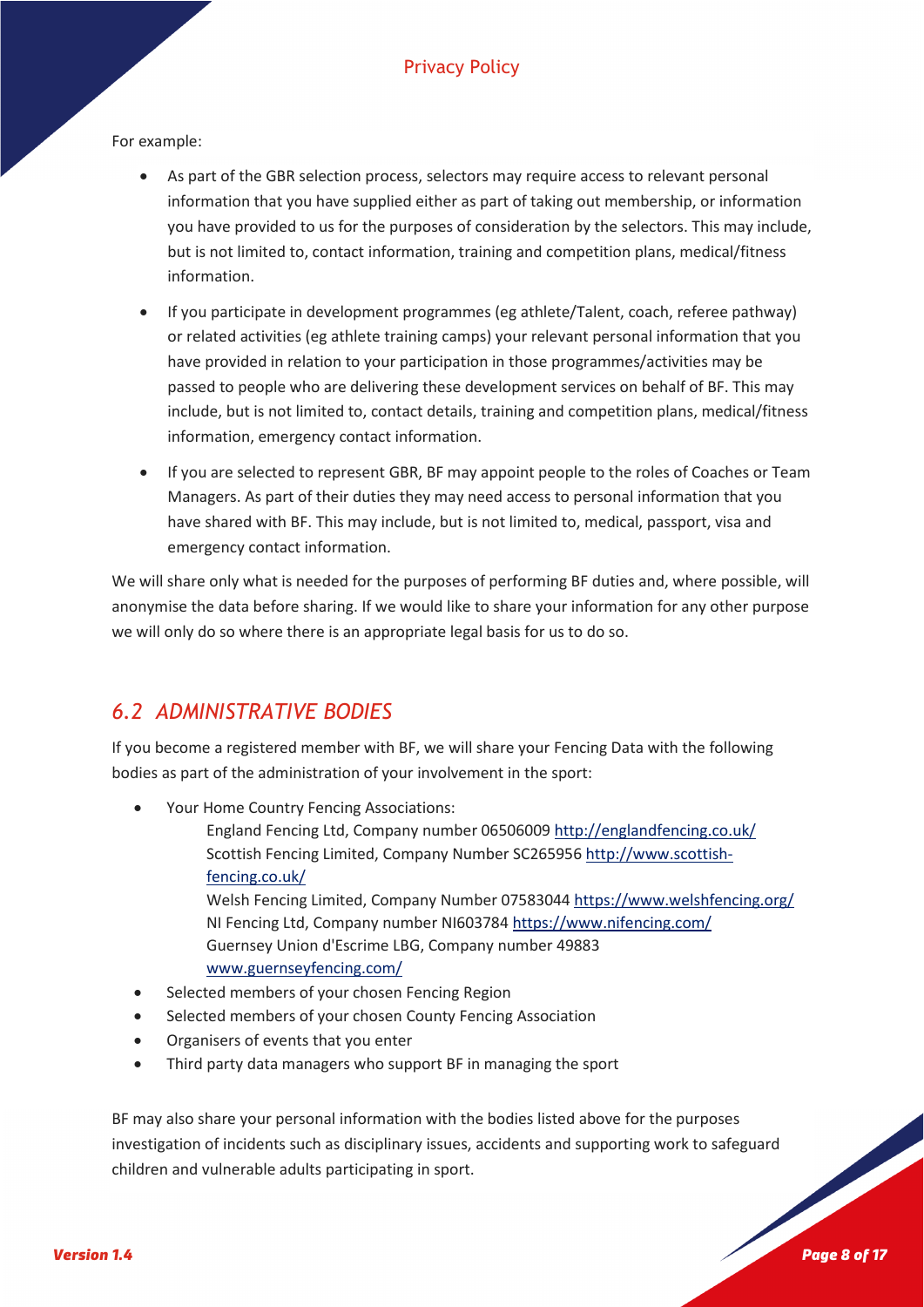We will share only what is needed for those purposes and, where possible, will anonymise the data before sharing. If we would like to share your information for any other purpose we will only do so where there is an appropriate legal basis for us to do so.

If we wish to share your data with third parties (eg event sponsors) for marketing purposes, we will tell you about this and only do so if we get your consent. You can opt out at any time either by notifying us or by updating your privacy preferences on your online membership portal.

BF may also share your personal information with the police and other law enforcement and statutory agencies for the purposes of crime prevention or investigation and supporting work to safeguard children and vulnerable adults participating in sport.

If we disclose your information, we may ask the organisation to demonstrate that the data will assist in the prevention or investigation of crime or that BF is legally obliged to disclose it.

This is done on a strictly case by case basis and through a tightly controlled process to ensure we comply with Data Protection Legislation.

# <span id="page-8-0"></span>7. PROTECTING YOUR INFORMATION

The data that we collect from you may be transferred to a destination external to BF's own secure network.

By submitting your personal data, you agree to this transfer, storing or processing. We will take all reasonable steps to ensure that your data is treated securely and in accordance with this privacy policy. The Internet is not generally a secure medium for communication and therefore we cannot guarantee the security of any information you send to us over the Internet. We use up-to-date industry procedures to protect your personal information. We also protect the security of your data using Secure Sockets Layer (SSL) encryption technology.

# <span id="page-8-1"></span>8. RETAINING YOUR INFORMATION

## <span id="page-8-2"></span>*8.1 MEMBERSHIP DATABASE*

We will retain your Fencing Data for such time as you are a member registered with us and will then delete your information on a staged basis as follows:

| Type of info                                                                                                                   | Date of deletion                                                                       |
|--------------------------------------------------------------------------------------------------------------------------------|----------------------------------------------------------------------------------------|
| <b>Fencing Data</b>                                                                                                            | Twelve years after an individual has not played an active part in<br>the sport.        |
| Name and date of birth, postcode,<br>Home Country                                                                              | This information will be anonymised after the twelve year<br>period referred to above. |
| Name, gender, and date of birth<br>where athlete has competed in any<br>ranking tournament and<br>represented GBR at any level | Indefinitely (see results and rankings below)                                          |

*Version 1.4 Page 9 of 17*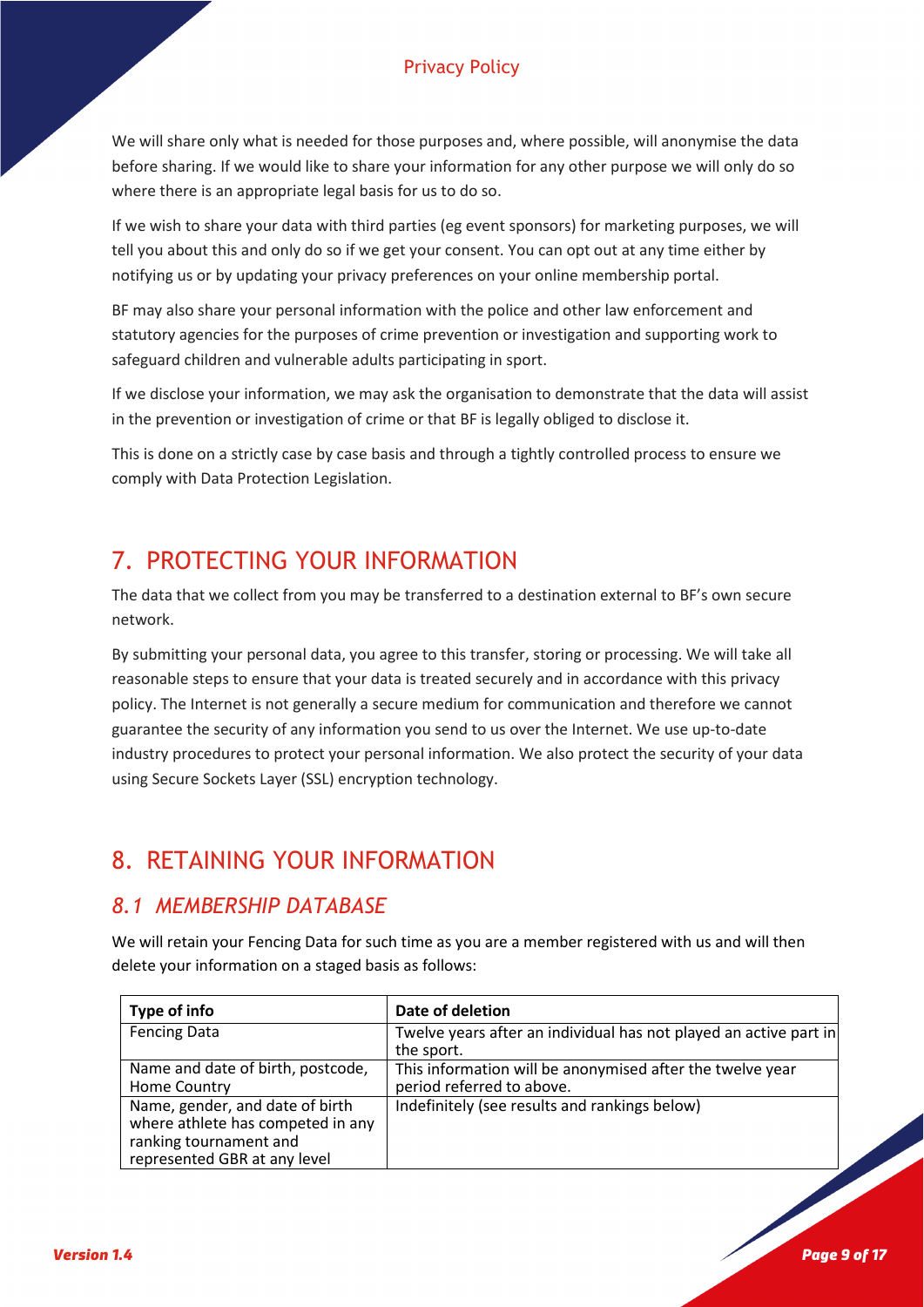## <span id="page-9-0"></span>*8.2 RESULTS, RANKINGS AND IMAGES*

Where you have participated in a fencing event your result at that event will be stored as a matter of historical record. Where you participate in ranking events and earn ranking points your name will appear in the associated rankings and these are retained by BF as a matter of historical record.

Where images (photos/videos) exist from these events these will also be retained by BF as a matter of historical record.

Results, rankings and selected images will be published on the BF website.

#### <span id="page-9-1"></span>*8.3 SELECTIONS*

If you are selected for BF and/or GBR squads and teams your name will be stored indefinitely as a matter of historical record and published on the BF website.

If you apply for discretionary selection the information that you supply will be retained by BF for the period of 12 years from the date of decision.

#### <span id="page-9-2"></span>*8.4 PARTICIPATION IN BF PROGRAMMES*

If you participate in any BF programme (eg Talent Programme, Aspiration Programme, Coach Development) we will retain information for the period of time that you are participating in the programme. Once participation has ceased we will retain the record of your participation. Any other data provided solely for the purposes of participating in that programme will be deleted or anonymised for the purposes of statistical reporting.

### <span id="page-9-3"></span>*8.5 DISCIPLINARY & SANCTIONS*

If you are sanctioned as a result of a disciplinary case, we will store your name and your membership number, alongside a copy of the final decision for 12 years from the expiration of the relevant sanction.

We may also publish sanctions (whether arising from disciplinary, grievance, welfare/safeguarding or any other process) applied to persons age 18 or over on the BF website. Sanctions will be removed from the website 12 months after the expiry of the sanction.

Information in regards to a disciplinary case instigated as a result of the outcome of a Safeguarding or Welfare Case Management Group meetings will be retained indefinitely whether or not a sanction is applied. When making reasonable enquiries and carrying out investigations into disciplinary matters, BF may be required to disclose personal data relating to a disciplinary matter with club officials, welfare officers and third parties.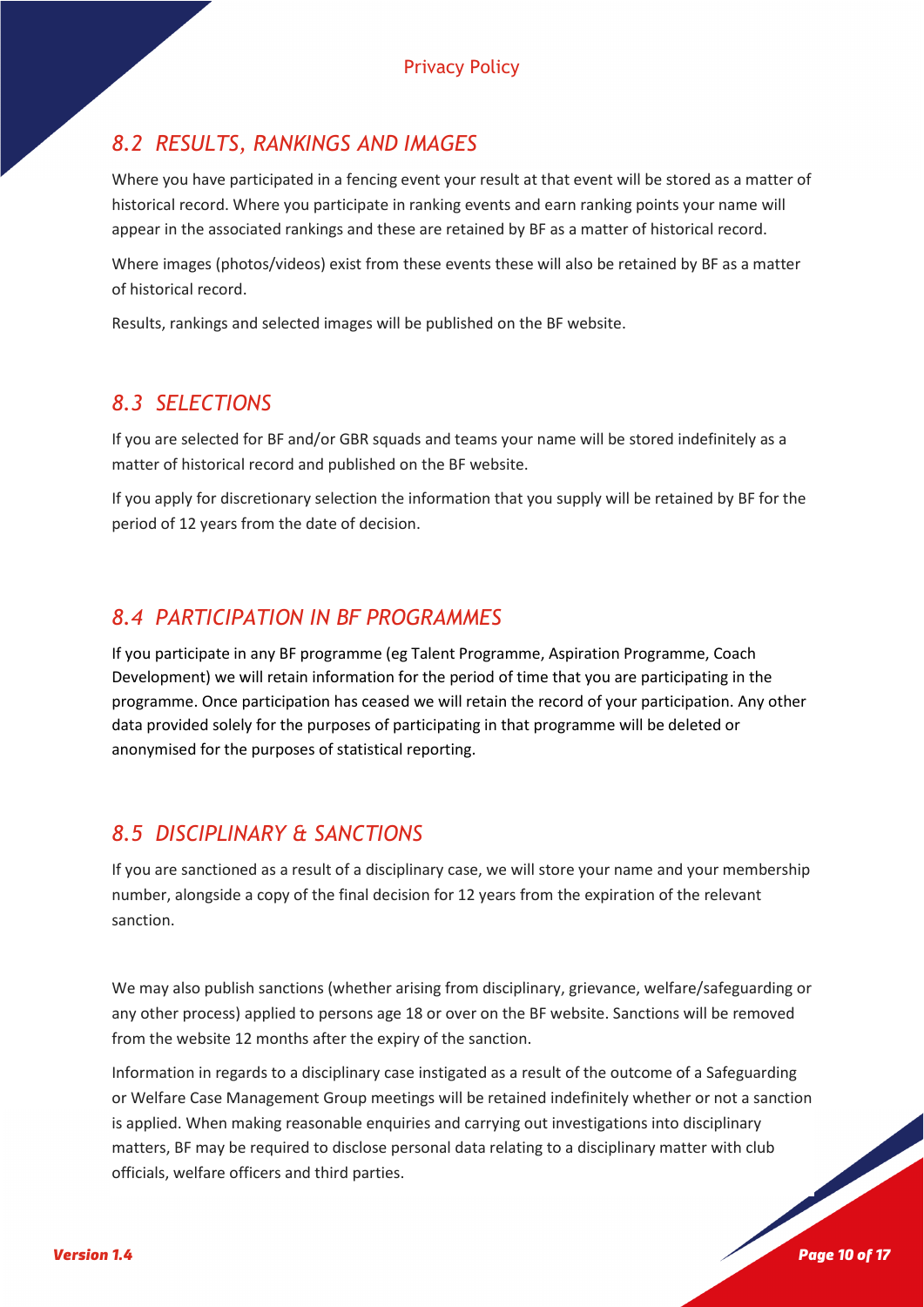Other information relating to disciplinary cases (whether a sanction is applied or not) will be retained for 12 years from the date of the final decision in relation to that case.

### <span id="page-10-0"></span>*8.6 SAFEGUARDING*

Safeguarding case information and concerns will be stored indefinitely. In limited circumstances, where BF considers it appropriate to do so and has identified an appropriate legal basis, BF may disclose safeguarding concerns to welfare officers, club officials and third parties.

### <span id="page-10-1"></span>*8.7 MEDICAL RECORDS*

Only in exceptional circumstances will it be necessary for British Fencing to store and access medical records.

Athletes representing GBR will be expected to provide appropriate medical details which will be shared with BF staff members and volunteers with welfare responsibility for the events that the athlete is attending.

Medical records which are a material part of a selection decision will be retained for 7 years.

## <span id="page-10-2"></span>*8.8 CRIMINAL RECORD CHECKS*

BF does not typically retain copies of certificates. BF will note the date on which the check has been performed and the status of the check.

In some cases a certificate contains information which impacts a recruitment or registration decision. Once a recruitment (or other relevant) decision has been made, we do not keep certificate information for any longer than is necessary. This is generally for a period of up to six months, to allow for the consideration and resolution of any disputes or complaints.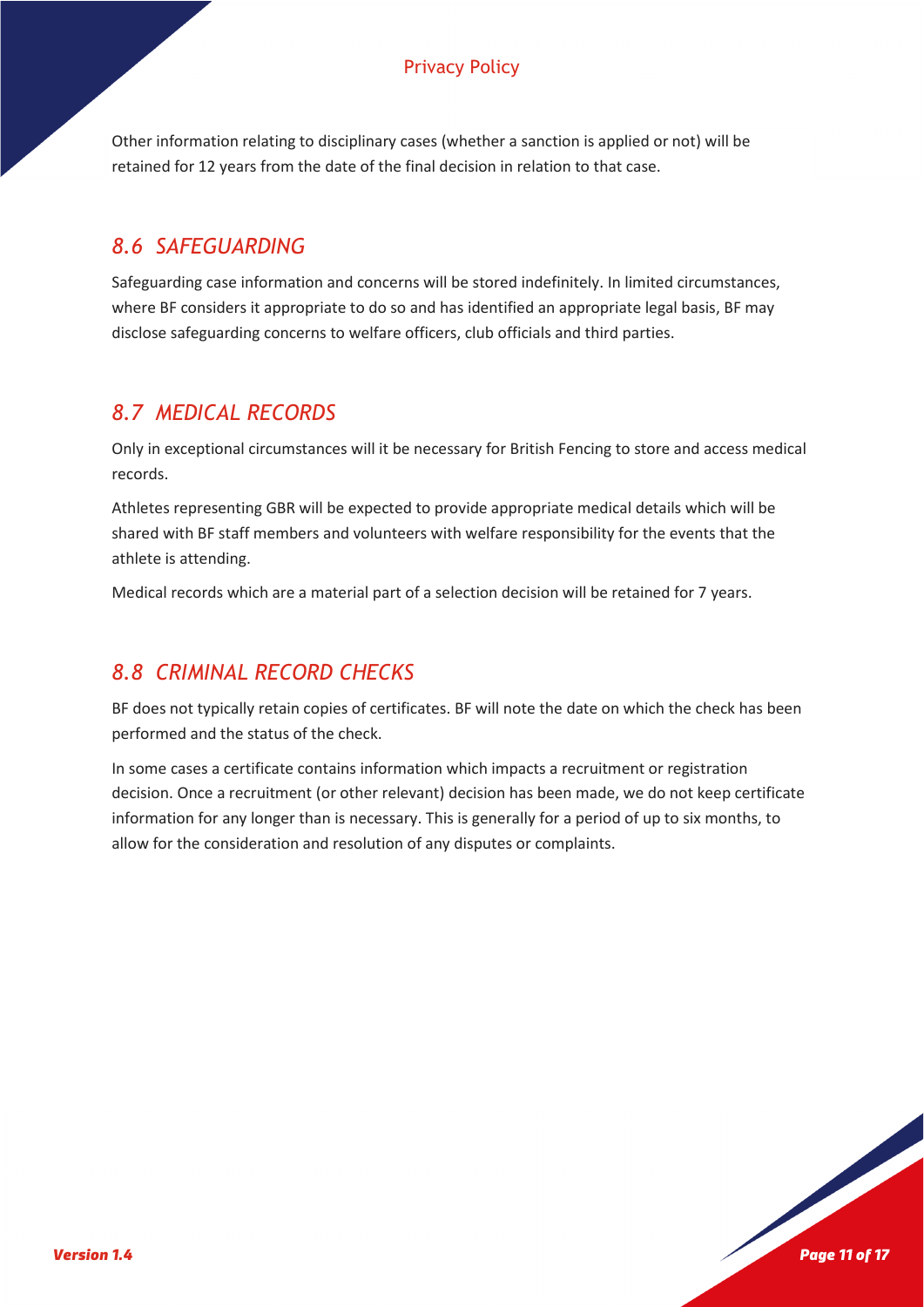# <span id="page-11-0"></span>9. COMMUNICATIONS

### <span id="page-11-1"></span>*9.1 MEMBERSHIP COMMUNICATIONS*

We will communicate with you through email, notices posted on our websites and other means. By joining British Fencing you are indicating your consent to receive statutory notices to the email address you supply and accept that you are responsible for updating our records if your email address or other personal details change.

If you are a member of British Fencing you will receive communications about the sport and have a voice about the governance of your sport.

You will therefore automatically receive some key items to the email address you have supplied – including AGM & voting notifications where applicable.

You can opt-in to receiving other partner communications containing news and special offers within your online membership portal.

Where the membership type includes a subscription to the Sword this will be sent to you. If at any time you wish to stop receiving this membership service you can log into your online account and change your settings.

You can also choose to opt-out of receiving The Sword – which is the magazine for BF members delivered as part of the Membership services.

There is some information that you can choose not to receive electronically, please check the appropriate options which can be accessed on your online membership profile. If you believe you have received electronic communications in error please contact British Fencing Head Office immediately so that we can rectify the problem. It is not the intention of British Fencing to send you communication you do not wish to receive. In an effort to keep costs down we may not in all cases be able to provide you with an alternative communication method.

All email messages to or from British Fencing may be monitored to ensure compliance with internal policies and for our mutual protection.

### <span id="page-11-2"></span>*9.2 E-NEWSLETTER*

We may use a third party provider to deliver our e-newsletters (eg Club Digest). These e-newsletters can be signed up to via the BF website or social media links. We may use a third party provider/software to deliver our e-newsletters and manage the opt-in/out and unsubscribe facilities.

If you (through the sign-up process) consent to us sending you these types of communications, we will let you know who the third party provider is at that time.

*Version 1.4 Page 12 of 17*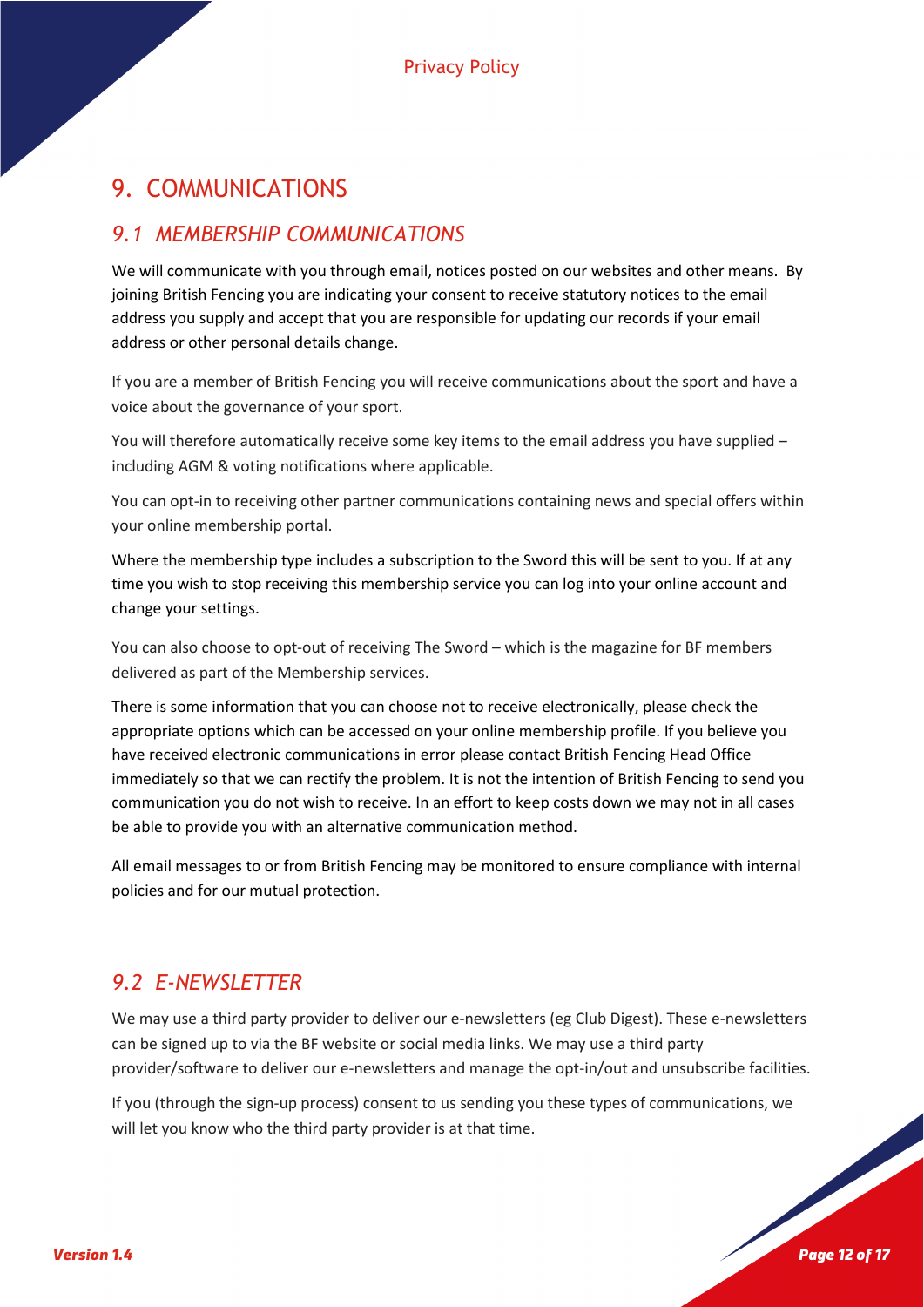All newsletters will contain instructions about how to opt-out of that newsletter and also unsubscribe to all similar e-newsletters.

We gather statistics around email opening and clicks using industry standard technologies to help us monitor and improve our e-newsletters.

# <span id="page-12-0"></span>*9.3 SURVEYS*

We regularly carry out surveys using a third party provider, Survey Monkey (www.surveymonkey.com). These surveys may be accessible through our website.

When we collect your personal data through our website (eg through newsletter sign-ups) we may ask you for your consent to participate in our surveys.

When we collect your personal data through our membership data we will ask whether you wish to receive these surveys.

If you have provided consent to participate, we will transfer your data to Survey Monkey for these purposes only.

In each survey, we will clearly tell you what personal data we are collecting, why we are collecting it and what it will be used for. We will provide a link to terms and conditions for any incentives offered to take part in that survey. We do not link any other information about your browsing activity with the survey data, which is stored separately.

# <span id="page-12-1"></span>*9.4 CLUB AND REGION COMMUNICATIONS*

As part of the club/region affiliation process, clubs/regions are required to nominate contacts who will automatically be sent information on behalf of the club.

This information may be in the form of a regular newsletter. If you are the named primary club contact or regional chair and you no longer wish to receive the newsletter you can unsubscribe using the link in the email. **In this situation we strongly recommend that you nominate another primary contact for your club/region to receive relevant information on behalf of your club/region.** 

**BF is not responsible for the actions or lack of action taken by a club or regional official as a result of unsubscribing from communications.** 

## <span id="page-12-2"></span>*9.5 OTHER SERVICE AND MARKETING MESSAGES*

Our communications may include emails which help inform you about matters relevant to your membership terms and conditions and emails related to the proper functioning of your account.

If you are currently receiving service messages or marketing communications from BF and no longer wish to do so, please let us know by contacting us at [headoffice@britishfencing.com.](mailto:headoffice@britishfencing.com)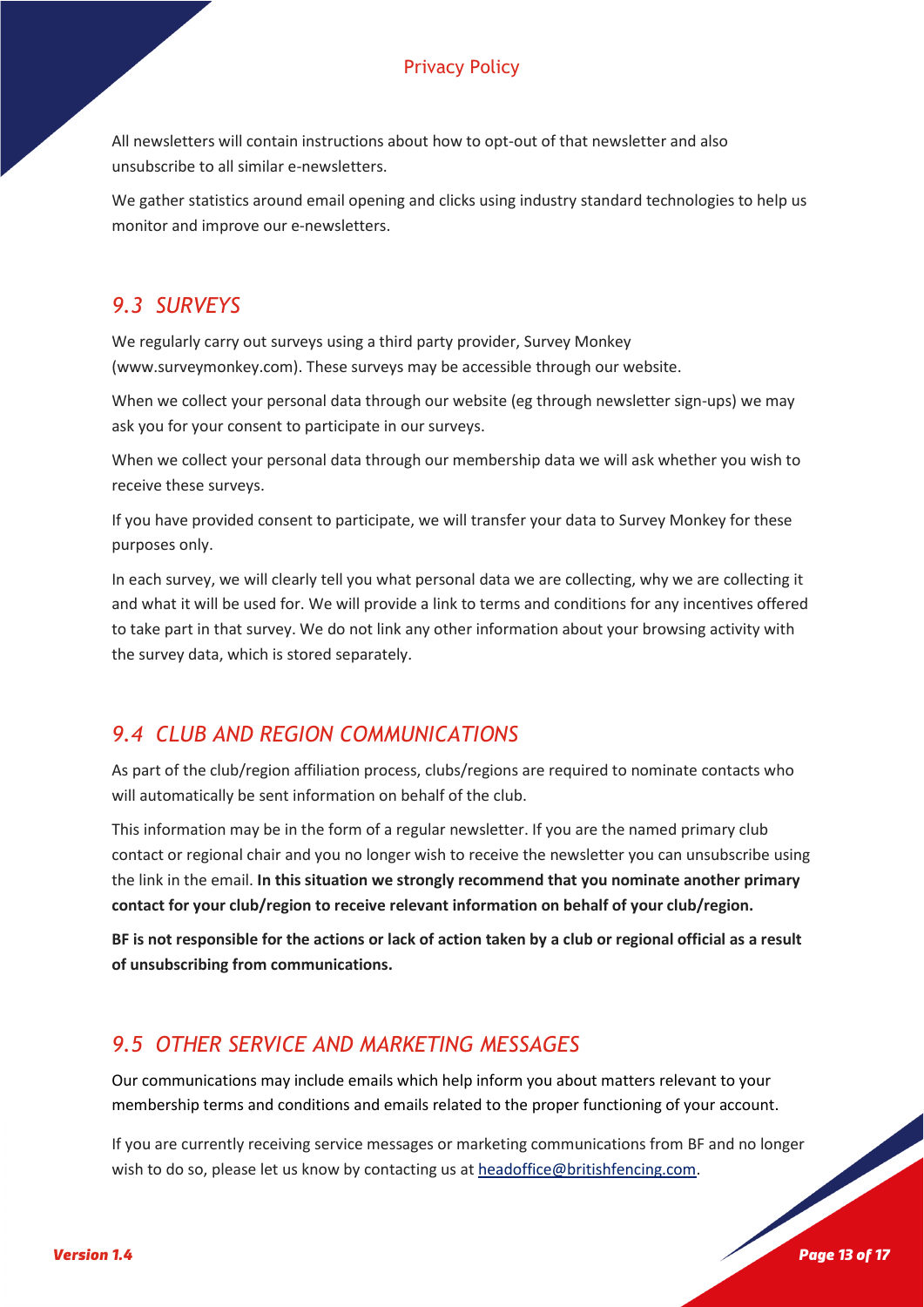# <span id="page-13-0"></span>10. YOUR RIGHTS AND FINDING OUT WHAT INFORMATION BF HOLDS ABOUT YOU

All individuals who are the subject of personal data held by us are entitled to:

- ask what information we hold about them and why
- ask how to gain access to it
- be informed of how to keep it up to date
- have inaccurate personal data corrected or removed
- prevent us from processing information or request that it is stopped if the processing of such data is likely to cause substantial, unwarranted damage or distress to the individual or anyone else
- require us to ensure that no decision which significantly affects an individual is solely based on an automated process for the purposes of evaluating matters relating to him/her, such as conduct or performance
- be informed what we are doing to comply with our obligations under the Data Protection Act 2018.

This right is subject to certain exemptions which are set out in the Data Protection Act 2018.

Under data protection legislation, you can ask to see any personal information that we hold about you. Such requests are called Subject Access Requests.

Subject Access Requests should be made in writing to the address given below.

#### **Fees**

We will not charge a fee for this. However, we will charge a reasonable fee when a request is manifestly unfounded or excessive, particularly if it is repetitive.

We will also charge a reasonable fee to comply with requests for further copies of the same information.

The fee will be based on the administrative cost of providing the information.

#### **Timescales**

We aim to comply with requests for access to personal information as quickly as possible. In most cases we will be able to provide a copy of the information within one month of receipt of your written request. In order to do this we may ask you to provide additional details about the source, location and timeframe of the information you are requesting.

We may on occasions extend the period of compliance by a further two months where requests are complex or numerous. If this is the case, we will inform the individual within one month of the receipt of the request and explain why the extension is necessary.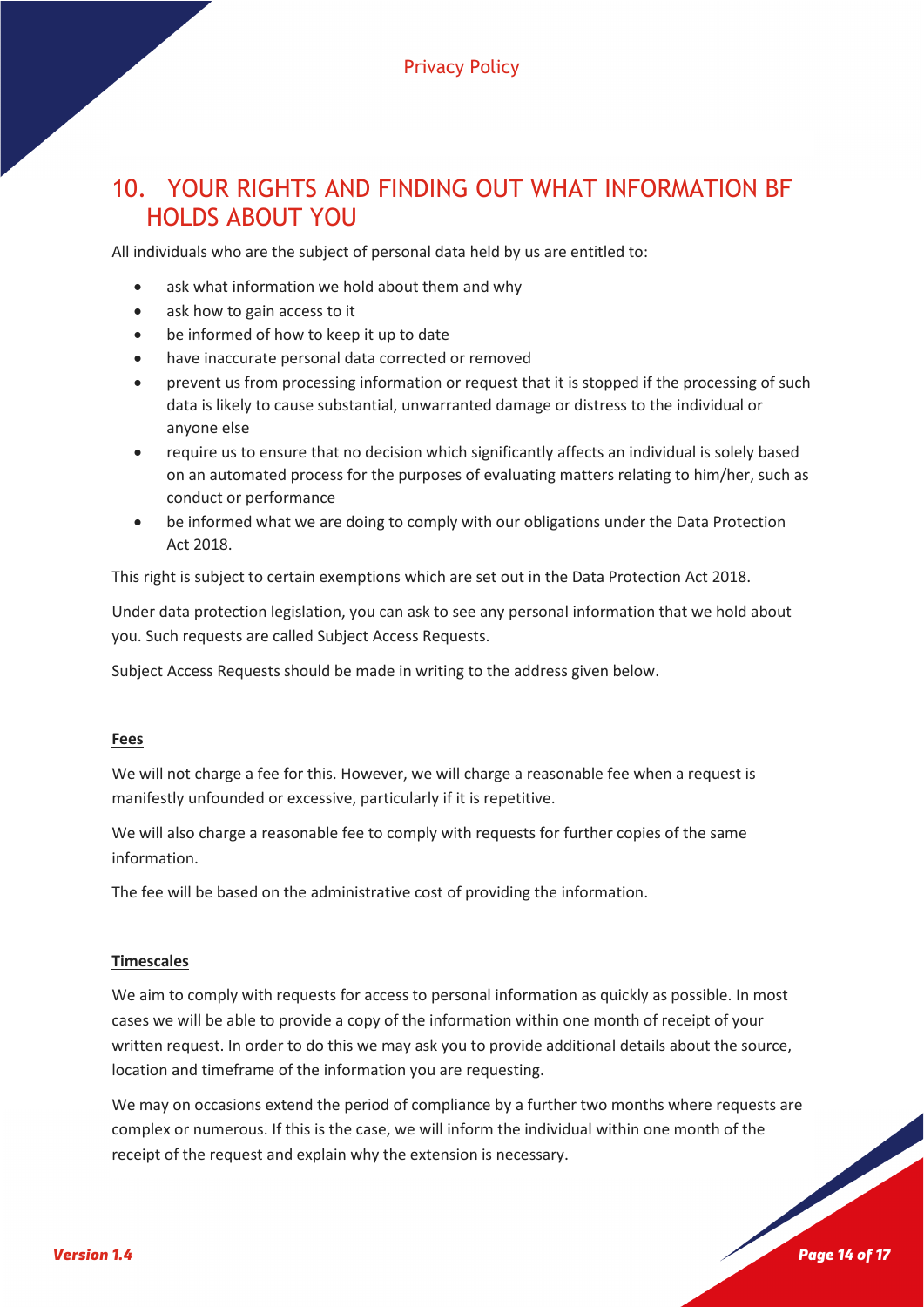#### **Manifestly unfounded or excessive requests**

Where requests are manifestly unfounded or excessive, in particular because they are repetitive, we may:

- charge a reasonable fee taking into account the administrative costs of providing the information; or
- refuse to respond.

If we refuse to respond to a request, we will explain why and inform you of your right to complain to the supervisory authority and to a judicial remedy without undue delay and at the latest within one month.

#### **How will the information be provided?**

We will verify the identity of the person making the request, using reasonable means.

Where the data is stored on the membership system you will be provided with direct access to your data via that system

Where the data is published on the BF website, you will be provided with the links to the website.

#### **Requests for large amounts of personal data**

If your request requires us to process a large quantity of information, we will ask you to specify the information the request relates to.

#### **Rights and freedoms of others**

The right to obtain a copy of information or to access personal data should not adversely affect the rights and freedoms of others. If by providing the information requested we would have to disclose information relating to or identifying a third party, we will only do so provided the third party gives consent, otherwise we may edit the data to remove the identity of the third party.

Unless we are under a legal obligation to release data, or the individual has given us permission, personal information will only be released to the individual to whom it relates. The disclosure of such information to anyone else without their consent may be a criminal offence.

#### **Making a Subject Access Request**

If you would like to make a Subject Access Request, please contact BF's Data Protection Officer:

Data Protection Officer

British Fencing Head Office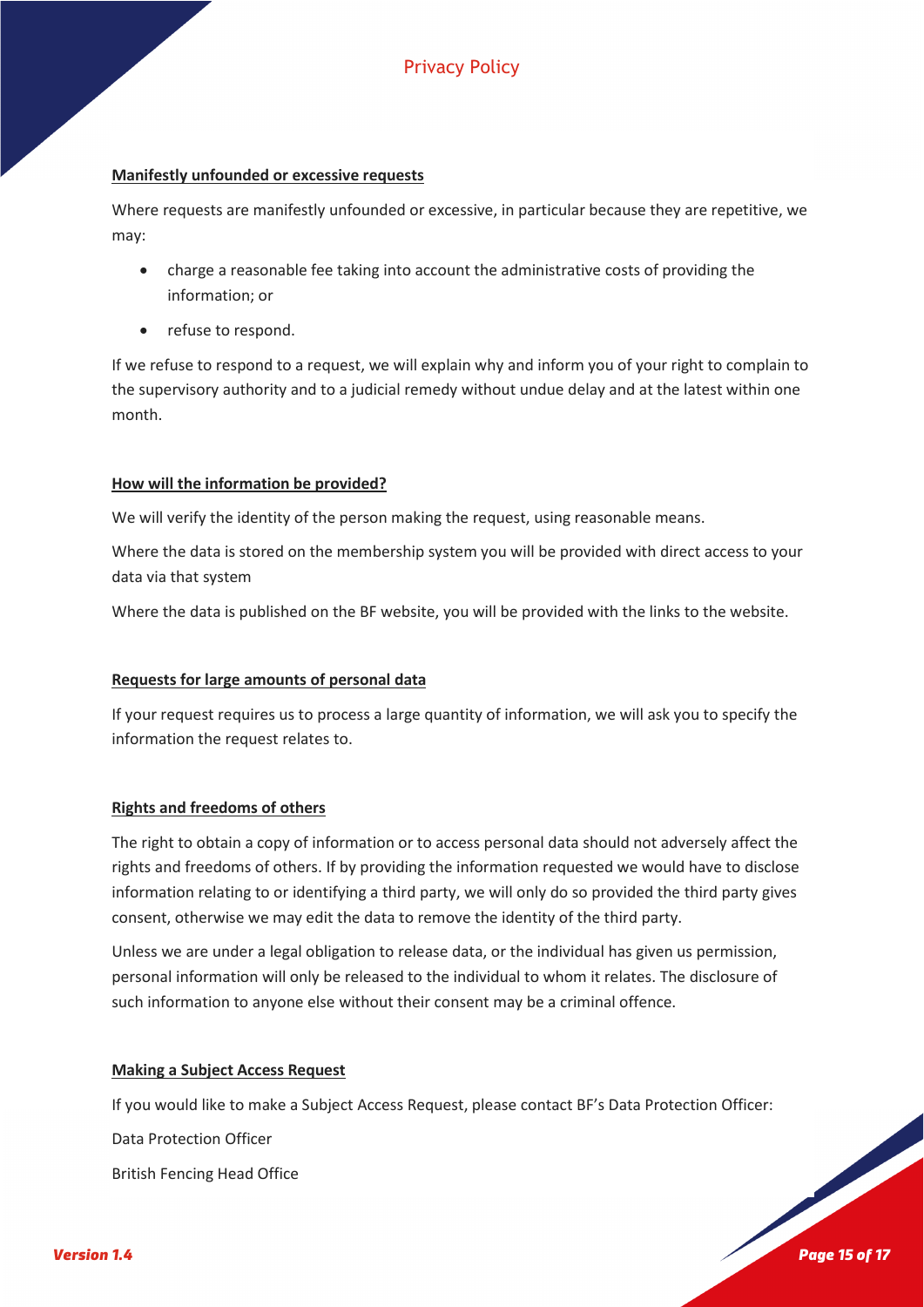1 Baron's Gate 33-35 Rothschild Road London W4 5HT

You will also need to provide two forms of identification, for example, driving licence, utility bill or passport and, if appropriate, any particulars about the source, location and timeframe of the information you are requesting.

# <span id="page-15-0"></span>11. QUESTIONS ABOUT THE POLICY

If you have any questions about this Policy, please contact BF's Data Protection Officer:

Data Protection Officer British Fencing Head Office 1 Baron's Gate 33-35 Rothschild Road London W4 5HT Or [dataprotection@britishfencing.com](mailto:dataprotection@britishfencing.com) 

# <span id="page-15-1"></span>12. APPENDIX A

# <span id="page-15-2"></span>*12.1BF EVENT PHOTOGRAPHY AND VIDEOS*

BF accredited photographers may be present at BF sanctioned events, and in some cases events might be videoed and/or live steamed. BF will use photography and video to assist in the running of the competition and quality control (eg video refereeing, monitoring piste usage and field of play).

Images and videos may be used by BF and our subsidiary companies for the purposes of promotion, education and development of the sport. They may also be shared with relevant third party organisations' for journalistic/promotional purposes.

BF competition entry forms will advise participants that photography and filming will take place at the event. BF will also announce the photography/filming arrangements at the event. Those completing entry forms on behalf another person must ensure that the fencer/parent/guardian is informed of the arrangements. Clubs/schools must ensure that fencers/parents/carers attending the event from their clubs/schools are informed of the arrangements for the relevant event. Any fencer or parent/carer who does not wish themselves or their child/adult at risk to be photographed/filmed